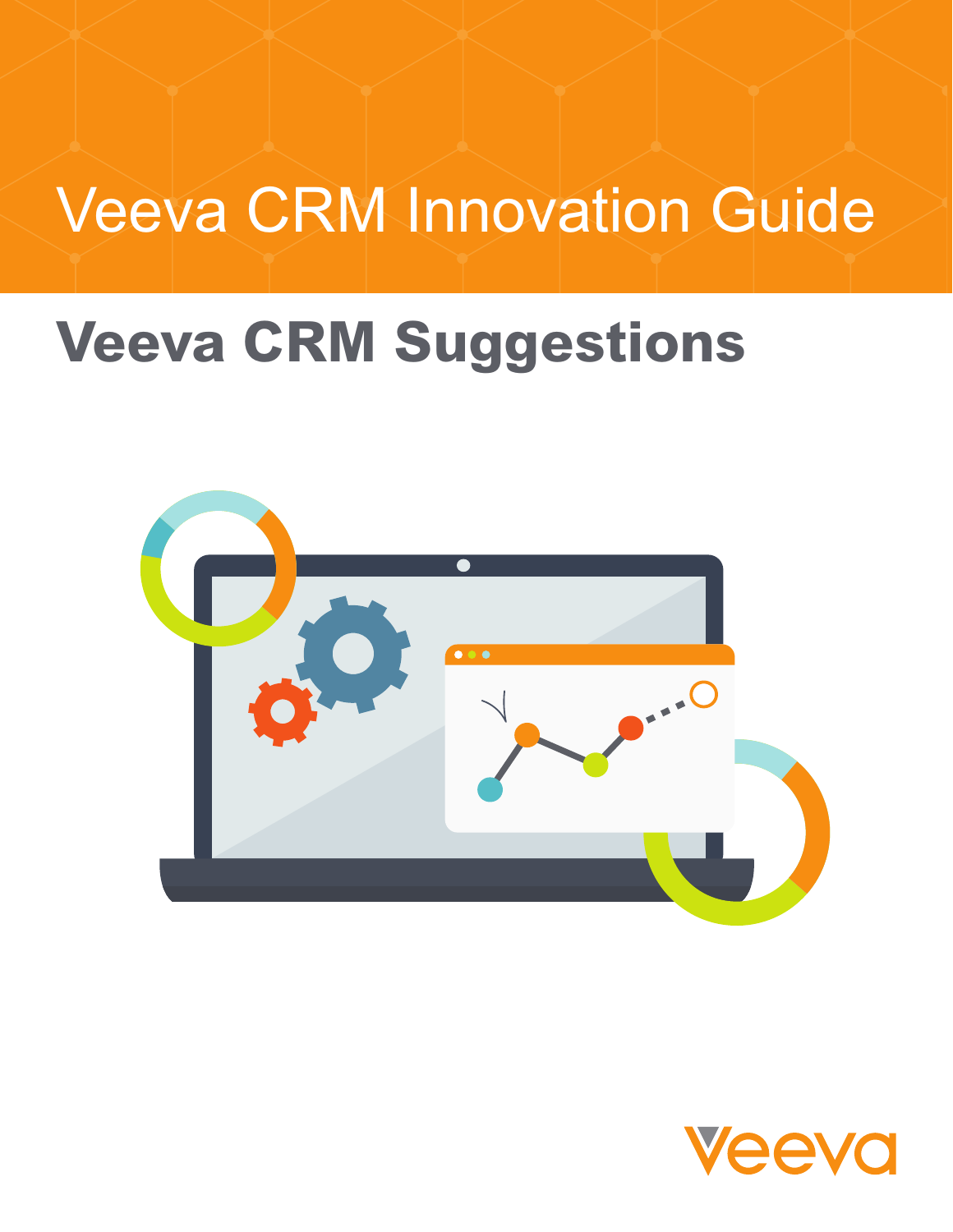### **OVERVIEW**

Veeva CRM Suggestions is a rep dashboard that offers targeted recommendations, powered by data science, to help you identify the best action and right channel for each customer interaction.

| <b>Suggestions</b><br>$\odot$     |                                                                                                                                                                         | <b>Children</b><br><b>O</b> Urport |
|-----------------------------------|-------------------------------------------------------------------------------------------------------------------------------------------------------------------------|------------------------------------|
| Call Detail                       | Difilippo, John A Jr.                                                                                                                                                   |                                    |
| Driver<br>Cholecap 90-day Trial   | <b>Detail Cholecap</b><br>Cholecap Cholecap 90-day 14st<br>Last Visit: 7/1/2016 Opened Cholecap Efficacy in children on 6/15/2016<br>Co Posted GYM/2016                 |                                    |
| Product<br>Cholecae<br>Send Email | Update Office Staff on Cholecap longetivity<br>Cholecap 90-day 16al<br>Voucher redemption has dropped 30%. Update office staff on new procedures.<br>C Posted 6/18/2016 |                                    |
|                                   | Aaron, Michael                                                                                                                                                          | Sine                               |
| Schedule Call                     | Detail Cholecap and drop 90-day Trial Voucher<br>Cholecap Cholecap 90 day 16al<br>C Period 6/18/2016                                                                    | Ç                                  |
| Insight                           | Abbate, Marc<br>Supertanget                                                                                                                                             | Sine                               |
|                                   | Detail Cholecap and drop 90-day Trial Voucher<br>Cholecap Cholecap 90-day 16al                                                                                          | Ģ                                  |

**Veeva CRM Suggestions Home Screen**

| ჟ<br>Email<br>Engage<br>Dismiss   Mark as Complete<br>Interactions |
|--------------------------------------------------------------------|
|                                                                    |
|                                                                    |
|                                                                    |
|                                                                    |
|                                                                    |
| Walk-Ins                                                           |
|                                                                    |
| Offer Preference                                                   |
| <b>Clinical Information</b>                                        |
|                                                                    |
|                                                                    |
| Payer Support                                                      |
| Vouchers                                                           |
|                                                                    |
|                                                                    |

**Veeva CRM Suggestions**

Veeva CRM Suggestions is a set of features, built directly into Veeva CRM that provides your field teams with smart recommendations for better and more tailored engagements with healthcare providers.

Powered by data science, it uses predictive and adaptive analytics to provide informative customer insights and actionable rep recommendations. For example, a recommendation might tell you that a particular doctor's scripts have increased in the last two months. Or alternatively, it could suggest a next best action to create or send an email. Leveraging this smart functionality is like having a strategic coach with your reps all the time.

WIth the Veeva Data Science Connector, companies have the flexibility to use the data science technology of their choice or internal solutions quickly and easily. An ecosystem of data science partners makes it simple to get started. Veeva CRM Suggestions is available across all platforms, including online and mobile CRM platforms.

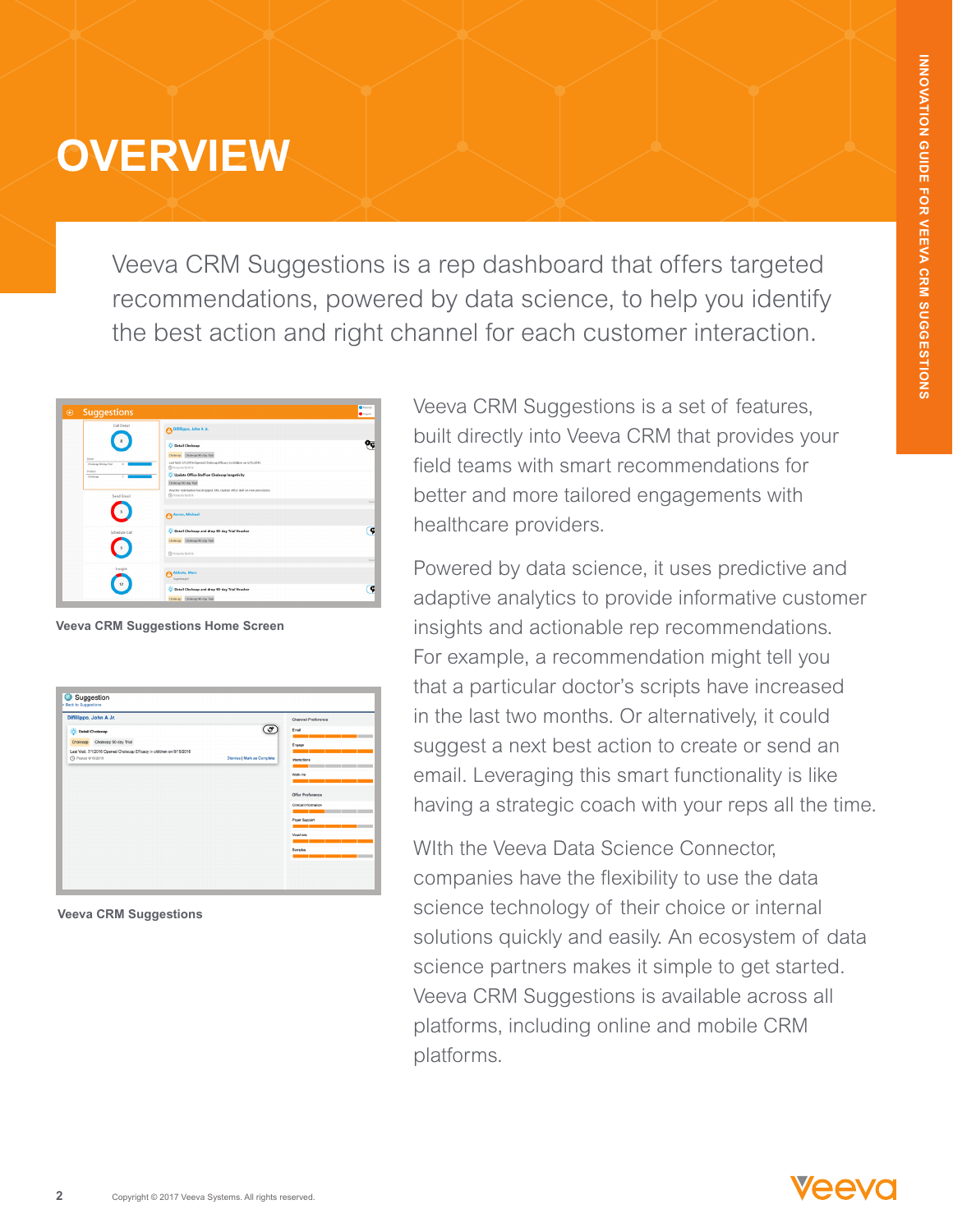# **TIPS & TRICKS**

### **› SUCCESS METRICS**

**Define success metrics in advance.** Having well-defined and measurable success metrics upfront will allow you to fine tune recommendation to maximize sales effectiveness. For example, if your top priority is to increase sales, you should determine what drivers will have the biggest impact on sales. Is it visiting more targeted HCPs? Increasing the number of calls? Lowering your call dismissal rate? Whatever your measures of success, be sure they are well defined and measurable from the start.

#### **› CHANGE MANAGEMENT**

**Have a change management plan.** Ensure that end users know that Veeva CRM Suggestions is not a new level of control or oversight, but rather a tool that will help them sell more effectively. Put training in place to demonstrate how the tool helps guide them to their next interaction with customers and allows them to remain in control of decisions. Consider starting with a small pilot to capture user input and make adjustments before rolling it out to the rest of the organization.

### **› END USER TRAINING**

**Ensure adequate end user training.** End users and district managers will need to be trained both on the technical aspects of Veeva CRM Suggestions as well as on how to interpret suggestions. Feedback is actively captured and the system continues to learn when users act upon or dismiss a recommendation. Suggestions will continue to become more tailored the more reps provide feedback into the system.



**3**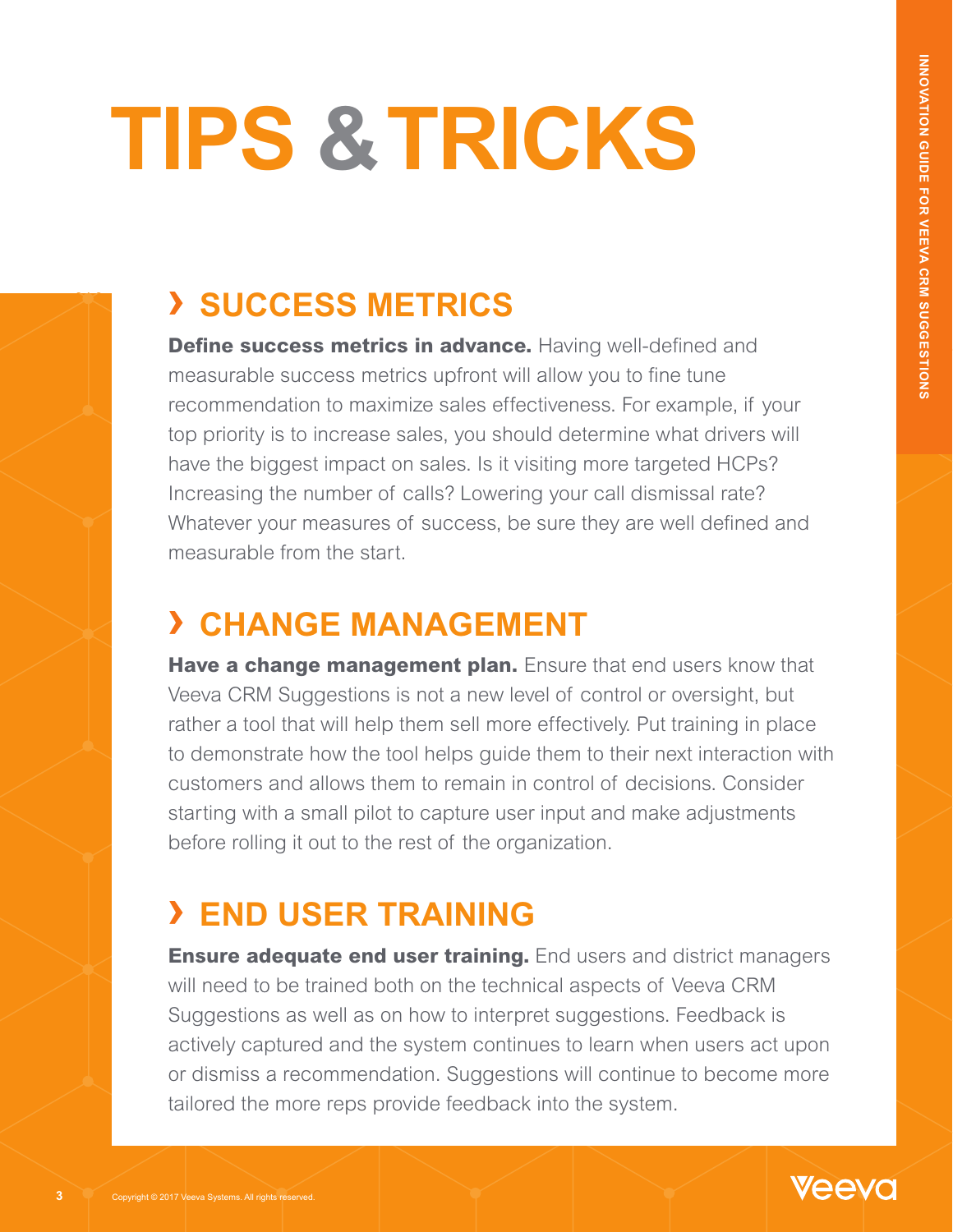### **CUSTOMER SUCCESS**

Learn how Sunovion uses data-driven Veeva CRM Suggestions to help reps have more meaningful conversations with HCPs.

**Implementation** Sunovion Pharmaceuticals rolled out Veeva CRM Suggestions as a phased release process to gain feedback ahead of rolling it out to their entire field force. As a first step, they chose a data science partner that would be able to take all of Sunovion's big data to power Veeva CRM Suggestions. Next, Sunovion selected the data sources that would feed Veeva CRM Suggestions. This step turned out to be more complex than initially imagined because the data resided in many disparate locations. A key lesson learned was to initiate a data accessibility assessment early in the process. Once the groundwork was complete, Sunovion launched the tool as a pilot program with a select group of reps to solicit feedback.

**Early feedback** Initial feedback from the field indicated that the majority of reps believe the new insights have helped them to better prepare for HCP calls. Sunovion also determined that they needed to incorporate additional data sources to help improve the quality of the suggestions.

**Current situation** Sunovion recently introduced Veeva CRM Suggestions to a larger group of sales reps. Adoption has increased steadily since launch, as measured by fewer dismissals and more actions being taken following a suggestion. Reps have noted that they can now more efficiently prep for calls, saving them substantial time and effort.

Listen to the full webinar to hear more about how **Sunovion used data science to** [improve customer engagement](https://www.veeva.com/resources/learn-how-sunovion-uses-data-science-to-improve-customer-engagement/).